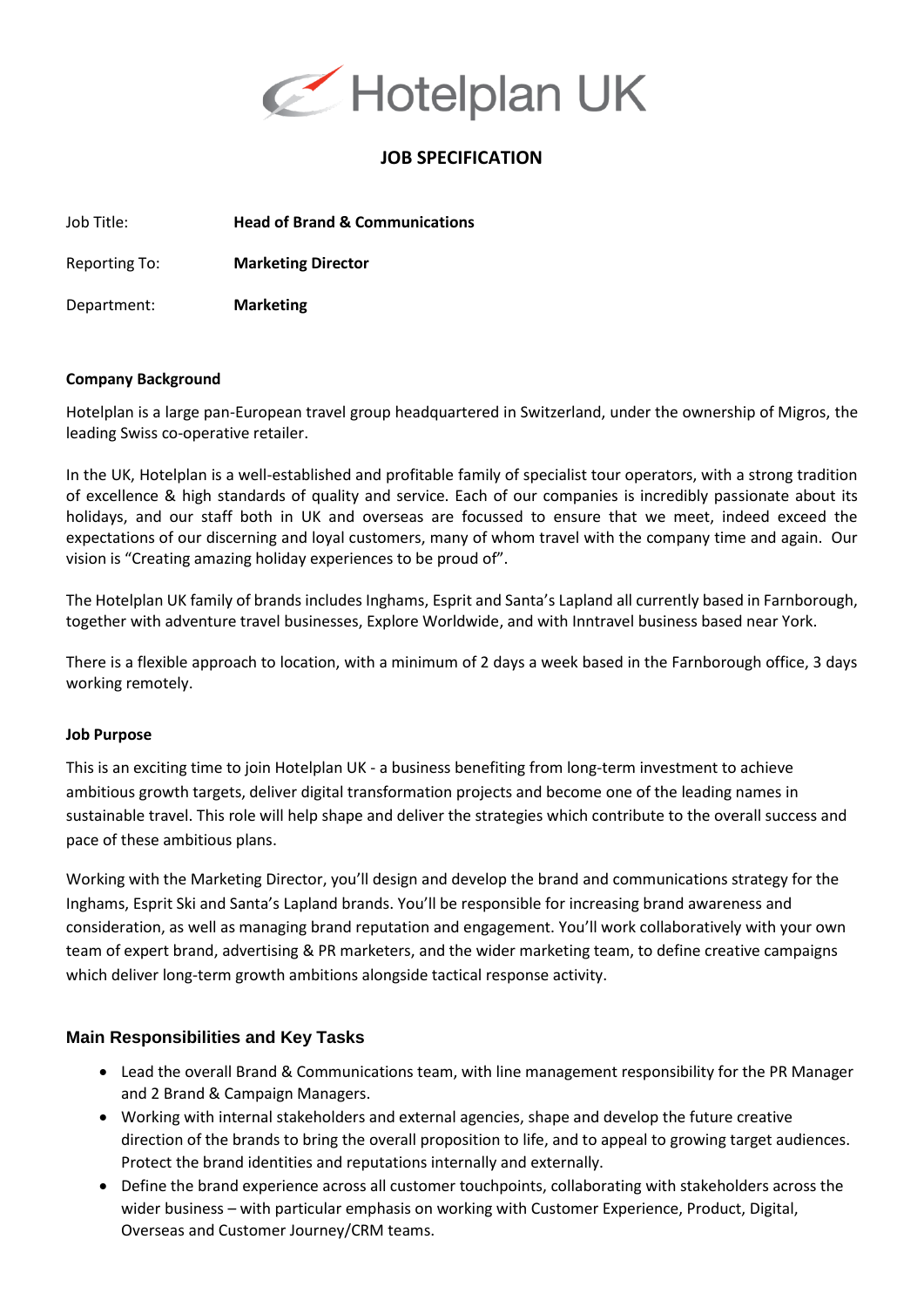- Own the annual marketing campaigns & communications planning calendar, with a key focus on brand led activity that engages our target audiences, builds awareness & consideration and drives positive sentiment. Work closely with the Product and Commercial teams to incorporate business/product priorities, and commercial sales/launches.
- Work with the Brand & Campaign Managers to design, brief and deliver tactical and strategic integrated marketing campaigns, collaborating with the wider marketing team for a multi-channel delivery.
- Work with the Brand & Campaign Managers to deliver ATL advertising campaigns (including TV, Radio, Outdoor, Sponsorship & Press), B2B/trade activity and consumer events.
- Work with the Brand & Campaign Managers to identify brand partnership (and partner funded) opportunities which deliver awareness, credibility and leads. Oversee the delivery of integrated partner marketing campaigns.
- Support the PR Manager in the delivery of PR events, partnerships and activities, and cover press office enquiries when required.
- Work with the Brand & Campaign Managers and Creative/Content teams to deliver brochures, direct mail, overseas collateral and information packs. Own the development and define the purpose of all branded printed material.
- Create and maintain regular reports which measure effectiveness and performance of campaign activity, including brand tracking.
- Be a champion of sustainability, working with the Sustainability team to bring our values to life through brand identities, choices and activities.
- Support the Marketing Director with annual marketing strategy development, objective setting and budget planning across all brands. Overall responsibility for budget management of brand activity, PR, brochures and direct marketing.
- Provide regular updates on activity plans and campaign performance to the Marketing Director and General Management Team. Represent the Marketing team within the wider business, presenting to the company at business updates when required. Deputise for the Marketing Director when required.
- Assist and support in times of crisis/incidents which will require being on-call out of hours in rotation with other members of the crisis response team in peak operational periods.

## **Knowledge, Skills & Experience**

- A highly skilled brand marketer with hands-on experience of brand development and ATL advertising
- Creatively minded, with a talent for briefing and delivering innovative and memorable, integrated marketing campaigns
- Good understanding of the full marketing mix and how digital marketing amplifies brand activity
- Ability to work at pace, handle shifting priorities and/or ambiguity and make quick decisions
- Experience of managing and inspiring a team
- Strong written and verbal communication skills
- Excellent relationship building skills and ability to positively influence others
- A passion for snowsports and/or travel

## **Values**

- Be Passionate in everything we do.
- Work together as a united team.
- Be innovative embracing and driving change.
- Trusted, open and honest.
- Stand out and be distinctive.

If this sounds like a team you want to be part of, we'd love to hear from you.